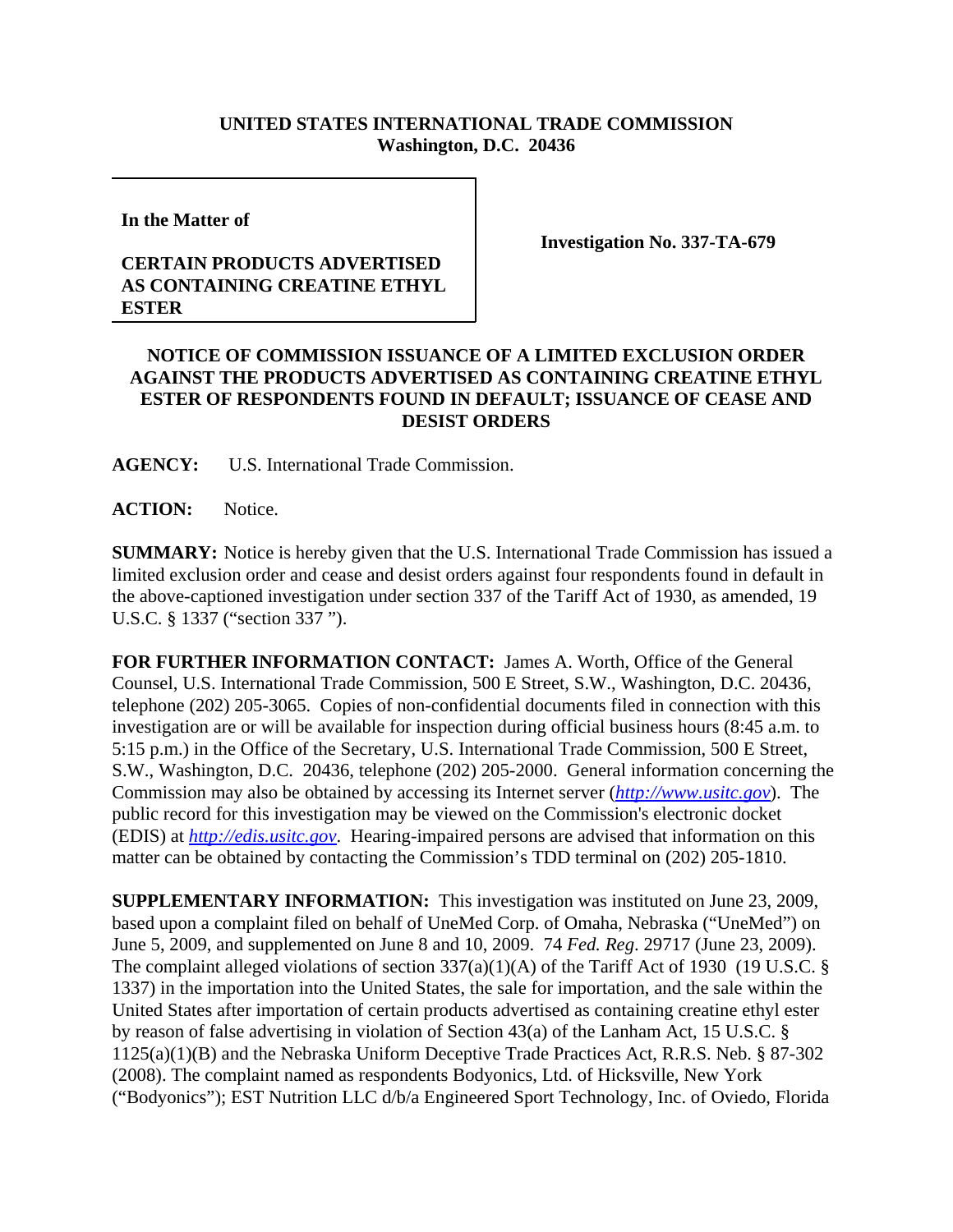("EST"); Proviant Technologies, Inc. of Champagne, Illinois ("Proviant"); NRG-X Labs. of Bentonville, Arkansas ("NRG-X"); and San Corporation of Oxnard, California.

On September 29, 2009, the Commission issued notice of its decision not to review an ID terminating the investigation with respect to San Corporation on the basis of a consent order.

On October 19, 2009, the Commission issued notice of its determination not to review an ID finding Bodyonics, NRG-X, and Proviant in default. On December 23, 2009, the Commission issued notice of its determination not to review an ID finding respondent EST in default, and requesting briefing on remedy, the public interest, and bonding with respect to the respondents found in default. 74 *Fed. Reg.* 69146 (Dec. 30, 2009).

On January 6, 2010, UneMed submitted briefing, requesting a limited exclusion order, cease and desist orders, and bonding at the level of 100 percent of entered value during the period of Presidential review. Also on January 6, 2010, the Commission investigative attorney (IA) submitted briefing, proposing the same.

The Commission found that each of the statutory requirements of section  $337(g)(1)(A)$ -(E), 19 U.S.C. § 1337 $(g)(1)(A)$ -(E), has been met with respect to the defaulting respondents. Accordingly, pursuant to section  $337(g)(1)$ , 19 U.S.C. § 1337(g)(1), and Commission rule 210.16(c), 19 CFR § 210.16(c), the Commission presumed the facts alleged in the complaint to be true.

The Commission determined that the appropriate form of relief in this investigation includes a limited exclusion order prohibiting the unlicensed entry of certain products advertised as containing creatine ethyl ester by reason of false advertising in violation of Section 43(a) of the Lanham Act, 15 U.S.C. § 1125(a)(1)(B) and the Nebraska Uniform Deceptive Trade Practices Act, R.R.S. Neb. § 87-302 (2008). The order covers certain products advertised as containing creatine ethyl ester that are manufactured abroad by or on behalf of, or imported by or on behalf of, respondents Bodyonics, EST, Proviant, or NRG-X, or any of their affiliated companies, parents, subsidiaries, or other related business entities, or their successors or assigns. The Commission also determined to issue cease and desist orders prohibiting domestic respondents Bodyonics, EST, Proviant, or NRG-X from importing, selling, marketing, advertising, distributing, offering for sale, transferring (except for exportation), and soliciting U.S. agents or distributors for certain products advertised as containing creatine ethyl ester. The Commission further determined that the public interest factors enumerated in section  $337(g)(1)$ , 19 U.S.C. § 1337(g)(1), do not preclude issuance of the limited exclusion order and cease and desist orders. Finally, the Commission determined that the bond under the limited exclusion order during the period of Presidential review shall be in the amount of 100 percent of the entered value of the imported articles. The Commission's orders were delivered to the President and the United States Trade Representative on the day of their issuance.